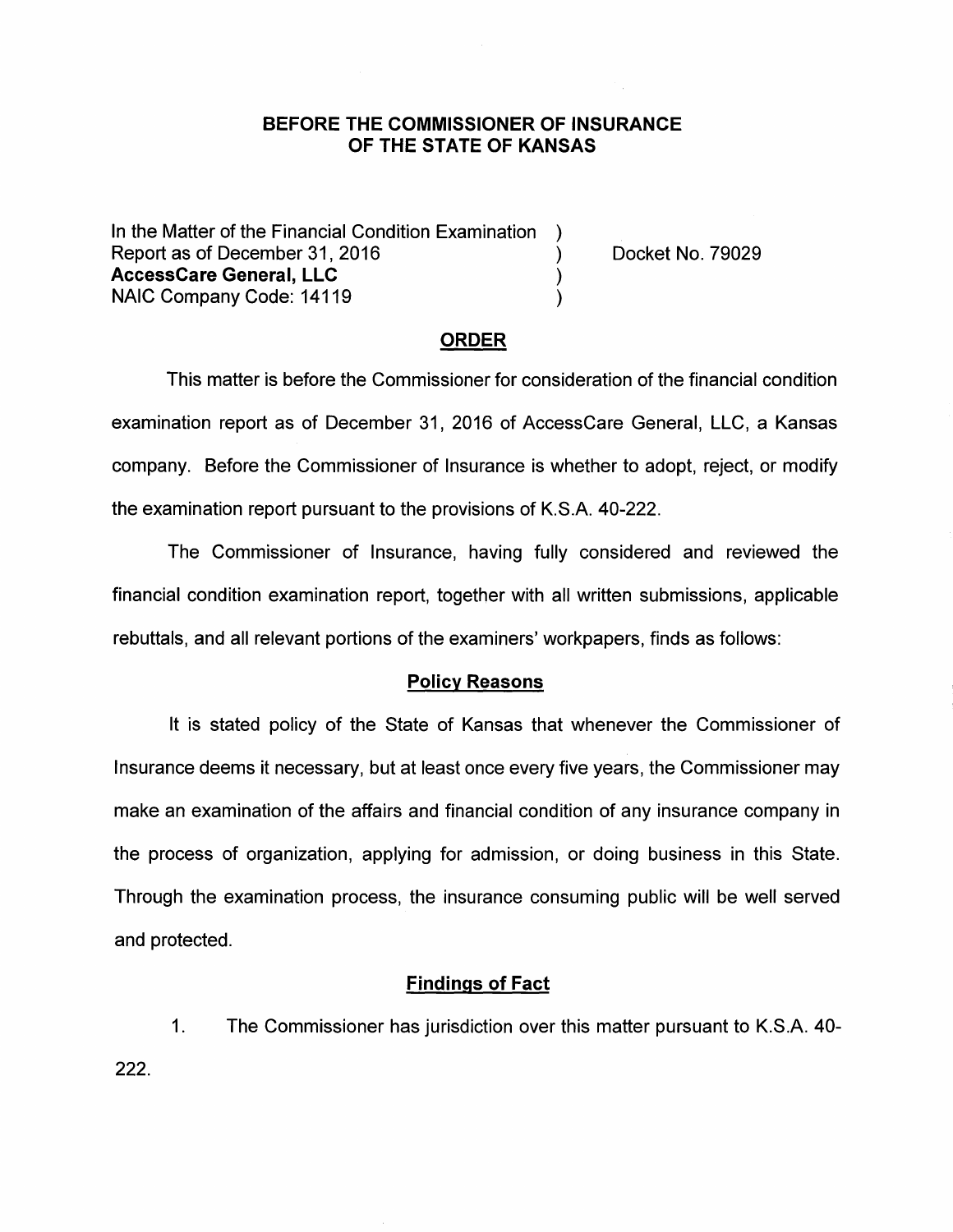with all written submissions and rebuttals provided by AccessCare General, LLC. The

Commissioner of Insurance further reviewed all relevant workpapers.

9. AccessCare General, LLC, did not submit any other written submissions or

rebuttals to the modified examination report.

# **Conclusion of Law**

10. K.S.A. 40-222(k)(2) provides:

"Within 30 days of the end of the period allowed for the receipt of written submissions or rebuttals, the commissioner shall fully consider and review the report, together with any written submissions or rebuttals and any relevant portions of the examiners workpapers and enter an order:

- "(A) Adopting the examination report as filed or with modification or corrections. If the examination report reveals that the company is operating in violation of any law, regulation or prior order of the commissioner, the commissioner may order the company to take any action the commissioner considers necessary and appropriate to cure such violations; or
- "(B) rejecting the examination report with directions to the examiners to reopen the examination for purposes of obtaining additional data, documentation or information, and refiling pursuant to subsection (k); or
- "(C) call and conduct a fact-finding hearing in accordance with K.S.A. 40- 281 and amendments thereto for purposes of obtaining additional documentation, data, information and testimony."
- 11. Based upon the Findings of Fact enumerated in paragraphs #1 through #9

above, the modified financial condition examination report as of December 31, 2016 of

AccessCare General, LLC, should be adopted.

12. This Order constitutes the Final Order in this matter.

# **IT IS THEREFORE, BY THE COMMISSIONER OF INSURANCE, ORDERED THAT:**

1. The modified financial condition examination report as of December 31,

2016 of AccessCare General, LLC, is adopted.